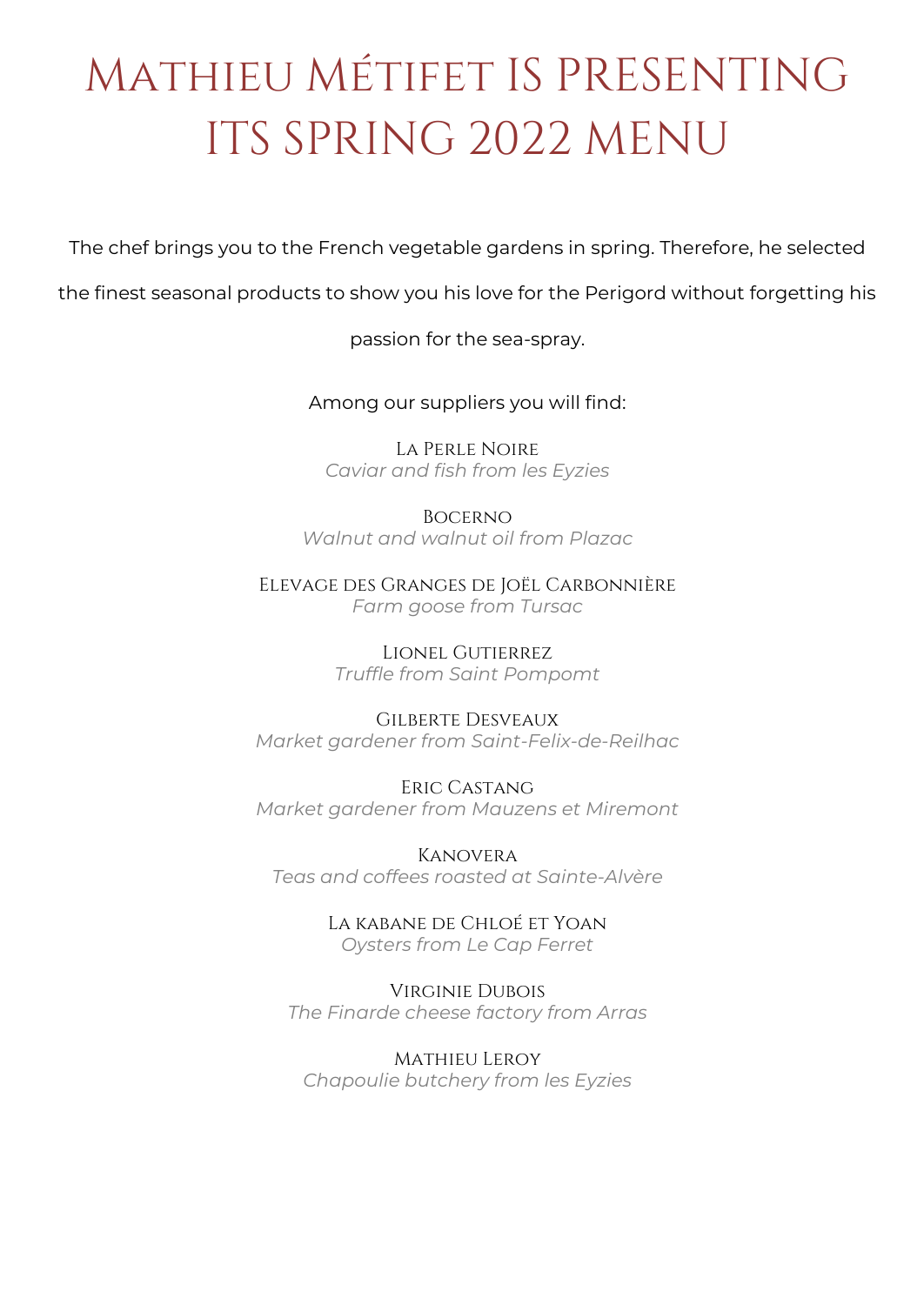### CENTENAIRE MENU

#### 59 euros

- food and wine pairing 89€ -

#### **Starters**

The unmissable razor-shell clams of le Centenaire Morel mushroom cream and smoked duck breast

Or

Artichoke vinaigrette Fir tree and pearled lemon

#### **Main courses**

Smoked trout from les Eyzies Peas and white onion

#### Or

The pork cooked in two ways Carrots from Mrs Desveaux and sage

#### **Desserts**

Rhubarb millefeuille Acacia and basilic

#### Or

Choux bun with Timut pepper Strawberry and poppy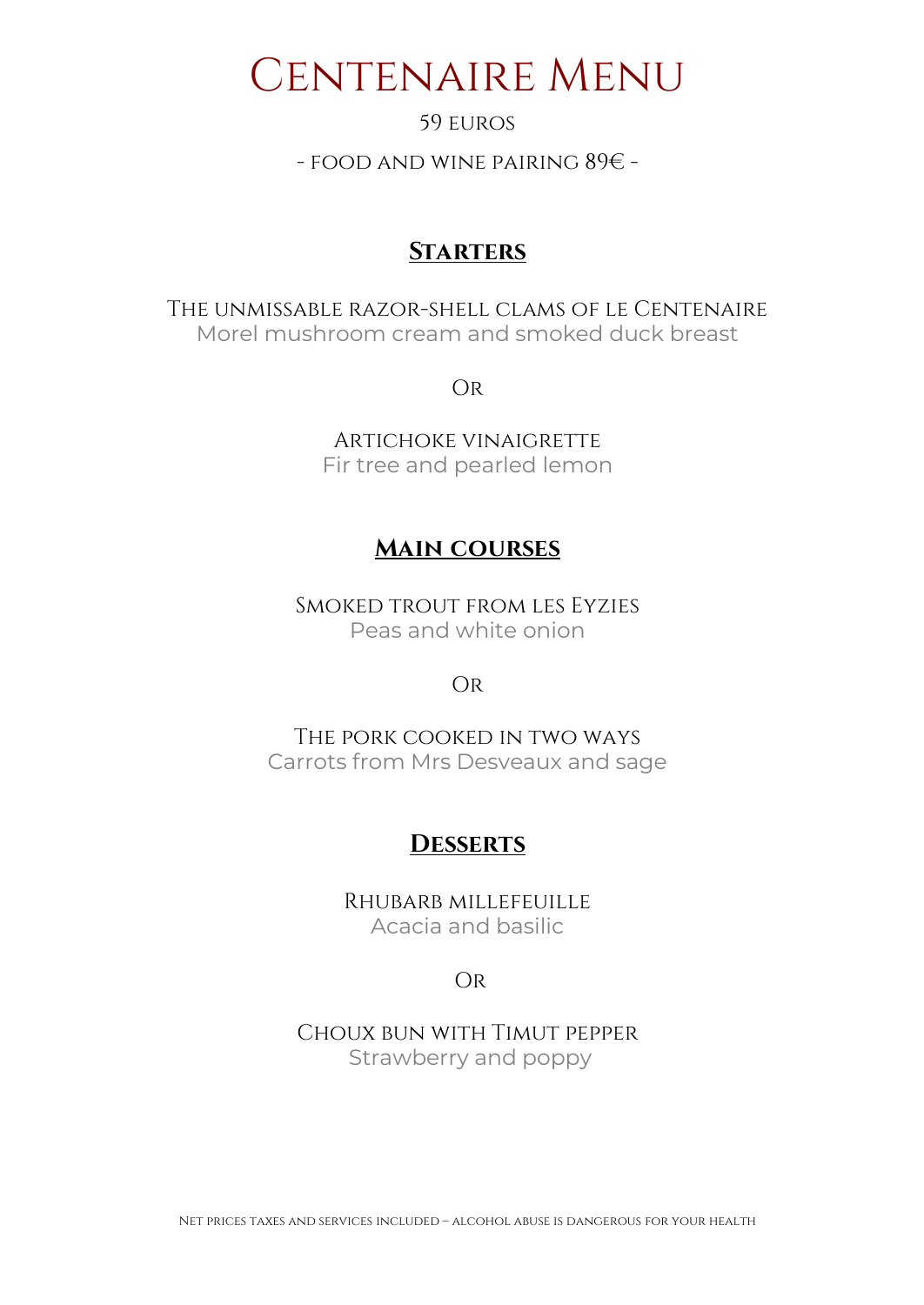### DISCOVERY MENU

#### 89 euros

#### - Food and wine pairing 134€ -

(This menu is served for everyone at the table)

Sea bass of our coasts Fava bean and elderberry flower

\*\*\*

The Goose of Mr Joël Carbonnière Flavour from the south

\*\*\*

Lamb from saint Geyrac Organic asparagus and massalé

\*\*\*

#### Trolley of ripened cheeses

\*\*\*

Equator chocolate 76%, Sunflower and lemon balm from the garden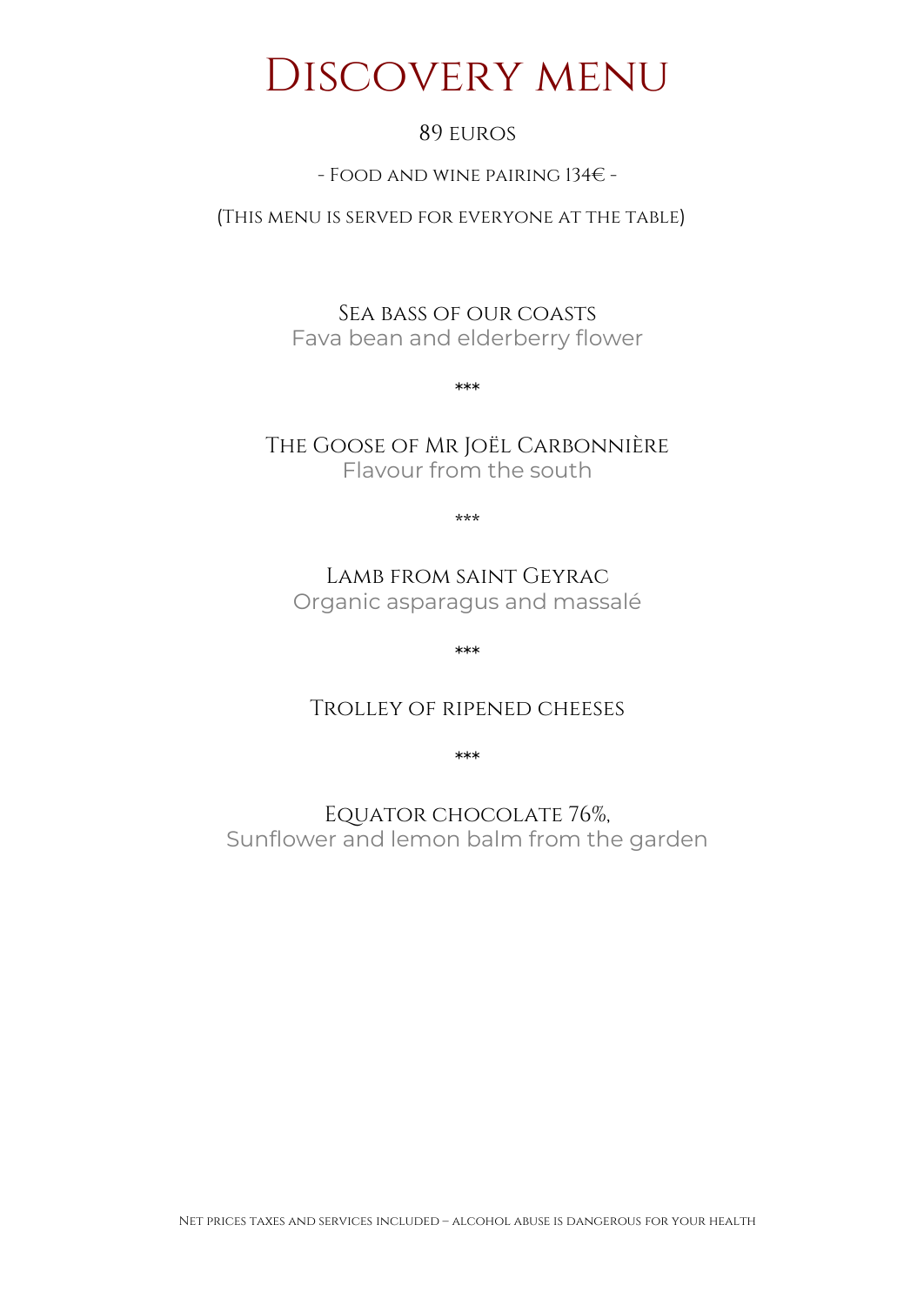### DEGUSTATION MENU

#### 119 euros

#### - food and wine pairing 174€ -

#### (This menu is served for everyone at the table)

Sea bass of our coasts Fava bean and elderberry flower

The Goose of Mr Joël Carbonnière Flavour from the south

\*\*\*

\*\*\*

Roasted blue Lobster from Brittany Potatoes, cinnamon and nettles from the Centenaire's garden

\*\*\*

SEA SORBET

\*\*\*

Lamb from saint Geyrac Organic asparagus and massalé

\*\*\*

#### Trolley of ripened cheeses

\*\*\*

#### Tiramisu with black truffle from Mr Lionel Gutierrez

Net prices taxes and services included – alcohol abuse is dangerous for your health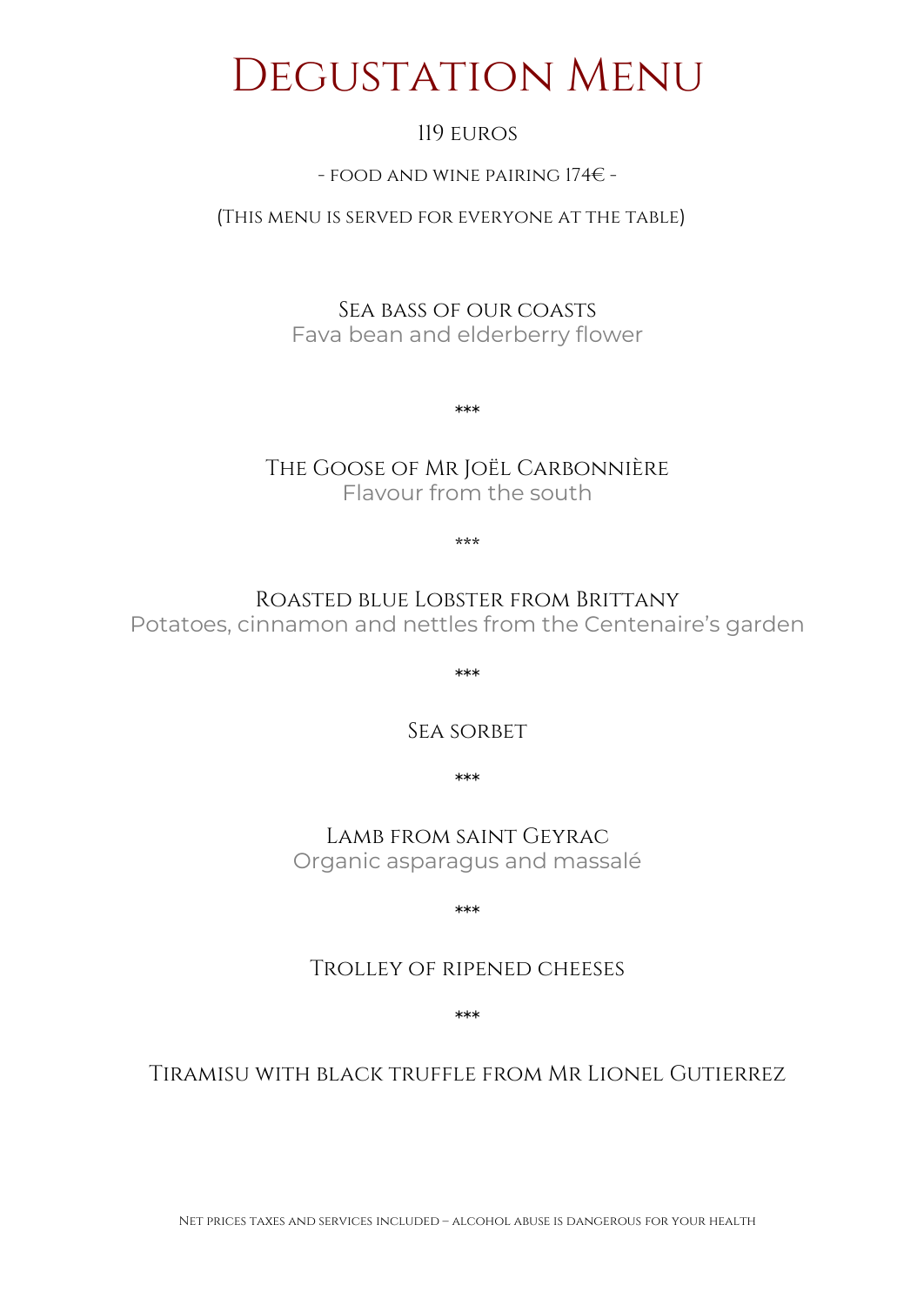## **STARTERS**

| ARTICHOKE VINAIGRETTE, FIR TREE AND PEARLED LEMON        | $24 \in$ |
|----------------------------------------------------------|----------|
| THE UNMISSABLE RAZOR-SHELL CLAMS OF LE CENTENAIRE        | $25 \in$ |
| SEA BASS OF OUR COASTS, FAVA BEAN AND ELDERBERRY FLOWER  | $28 \in$ |
| THE GOOSE OF MR JOËL CARBONNIÈRE, FLAVOUR FROM THE SOUTH | $27 \in$ |
| CAVIAR DES EYZIES, LA PERLE NOIRE, "L'IMPERTINENT" 20G   | 55€      |
| CAVIAR DES EYZIES, LA PERLE NOIRE, "LE CLASSIQUE" 20G    | 62€.     |

## MAIN COURSES

| SMOKED TROUT FROM LES EYZIES, PEAS AND WHITE ONION    | 35€  |
|-------------------------------------------------------|------|
| THE PORK COOKED IN TWO WAYS, CARROTS AND SAGE         | 37€. |
| LAMB FROM SAINT GEYRAC, ORGANIC ASPARAGUS AND MASSALÉ | 42E  |
| ROASTED BLUE LOBSTER, POTATOES, CINNAMON AND NETTLES  | 72E  |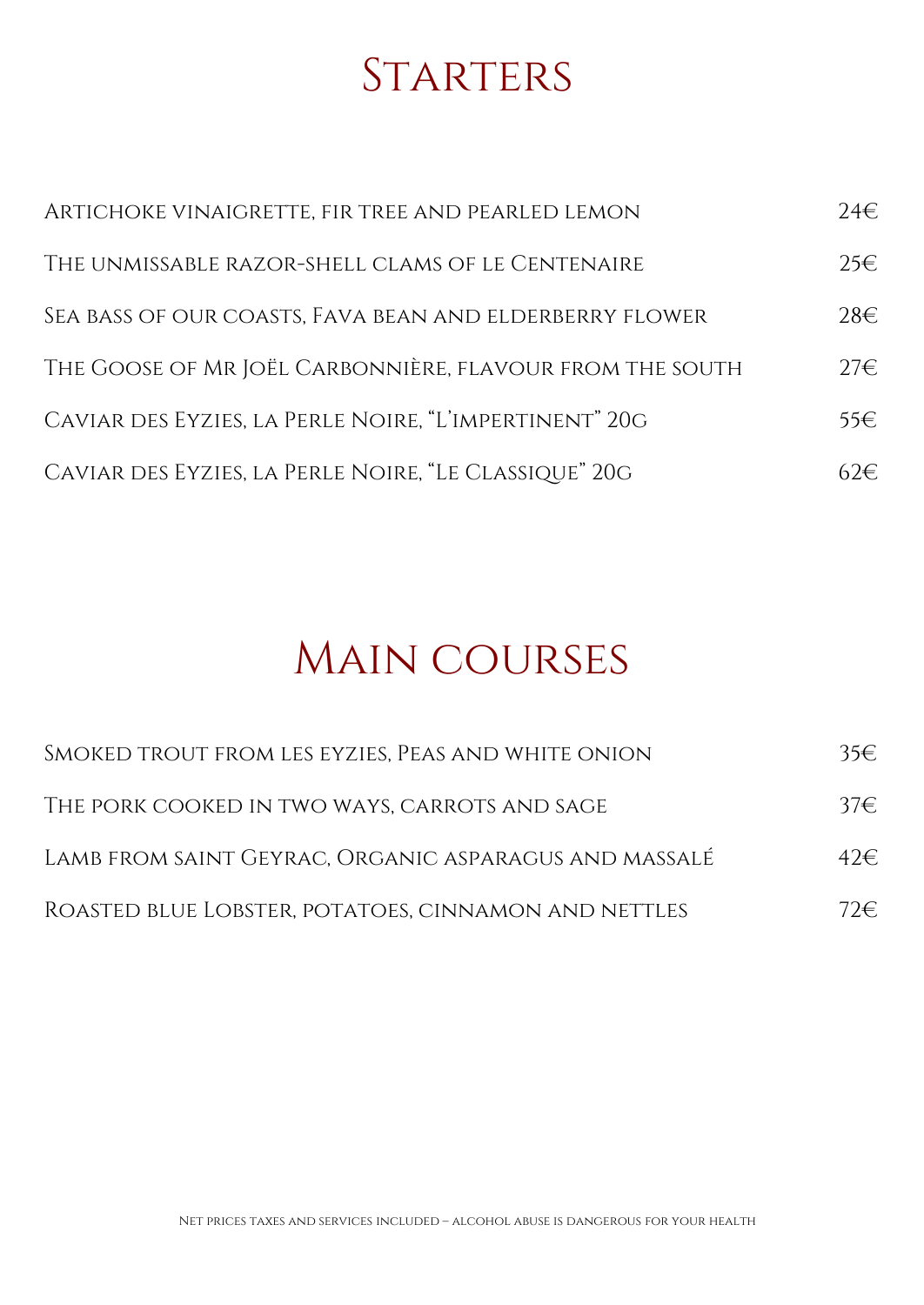### **DESSERTS**

| <b>TROLLEY OF RIPENED CHEESES</b>                    | 18€             |
|------------------------------------------------------|-----------------|
| SORBET (3 FLAVOURS)                                  | $12 \in$        |
| CHOUX BUN WITH TIMUT PEPPER, STRAWBERRY AND POPPY    | 17 <sup>2</sup> |
| RHUBARB MILLEFEUILLE, ACACIA AND BASILIC             | $18 \in$        |
| EQUATOR CHOCOLATE 76%, SUNFLOWER AND LEMON BALM      | 19€             |
| TIRAMISU WITH BLACK TRUFFLE FROM MR LIONEL GUTIERREZ | 23€             |